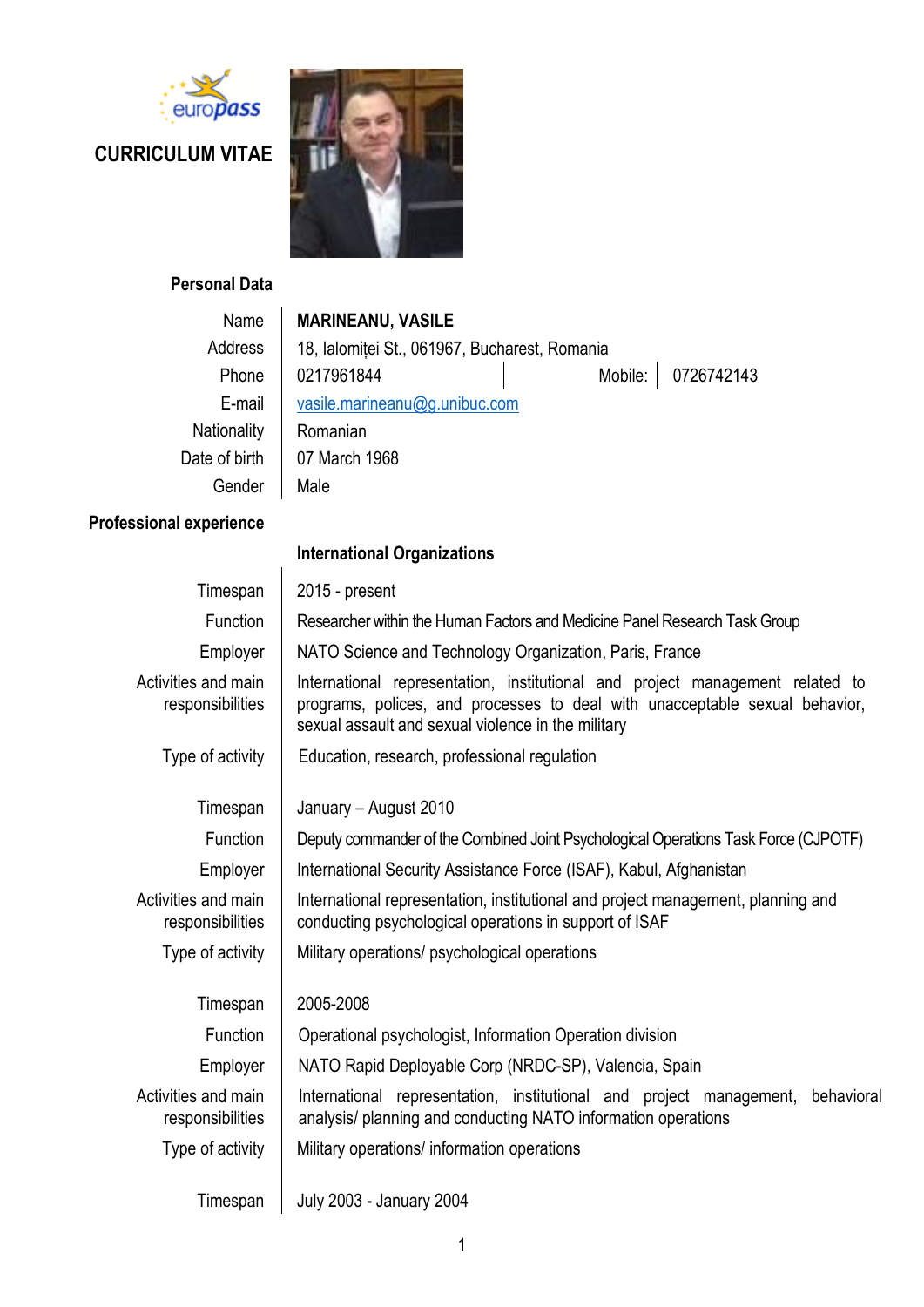| Function                                | Chief Target Audience Analysis Detachment/ Psyops Support Element                                                                                                                                                                                                                                                                                                                                         |
|-----------------------------------------|-----------------------------------------------------------------------------------------------------------------------------------------------------------------------------------------------------------------------------------------------------------------------------------------------------------------------------------------------------------------------------------------------------------|
| Employer                                | Kosovo Force (KFOR), Pristina, Kosovo                                                                                                                                                                                                                                                                                                                                                                     |
| Activities and main<br>responsibilities | Psycho-cultural analysis, psychological products testing                                                                                                                                                                                                                                                                                                                                                  |
| Type of activity                        | Military operations/ behavioral analysis / profiling                                                                                                                                                                                                                                                                                                                                                      |
| Timespan                                | December 2001 - July 2002                                                                                                                                                                                                                                                                                                                                                                                 |
| Function                                | Chief Dissemination division of Psychological products / Psyops Support Element                                                                                                                                                                                                                                                                                                                           |
| Employer                                | Kosovo Force (KFOR), Pristina, Kosovo                                                                                                                                                                                                                                                                                                                                                                     |
| Activities and main<br>responsibilities | Dissemination activities of psychological products through media operations, media<br>analysis, surveys                                                                                                                                                                                                                                                                                                   |
| Type of activity                        | Military operations/ planning / advertising /                                                                                                                                                                                                                                                                                                                                                             |
| Timespan                                | July - December 2000                                                                                                                                                                                                                                                                                                                                                                                      |
| Function                                | Operational and advertising psychologist/ Psyops Support Element                                                                                                                                                                                                                                                                                                                                          |
| Employer                                | Kosovo Force (KFOR), Pristina, Kosovo                                                                                                                                                                                                                                                                                                                                                                     |
| Activities and main<br>responsibilities | Testing and evaluation of multimedia psychological operations products                                                                                                                                                                                                                                                                                                                                    |
| Type of activity                        | Military operations/ advertising/ assessment/ consultancy                                                                                                                                                                                                                                                                                                                                                 |
| Timespan                                | November 1997- July 1998                                                                                                                                                                                                                                                                                                                                                                                  |
| Function                                | Field psychologist, Chief Civil Affairs Tactical Team                                                                                                                                                                                                                                                                                                                                                     |
| Employer                                | Stabilization Force (SFOR), Tuzla, Bosnia-Herzegovina                                                                                                                                                                                                                                                                                                                                                     |
| Activities and main<br>responsibilities | Clinical psychological support for refugees and displaced persons, psychological first<br>aid and crisis intervention for war victims, liaison with IO and NGOs                                                                                                                                                                                                                                           |
| Type of activity                        | Military operations/trauma psychological support//negotiation                                                                                                                                                                                                                                                                                                                                             |
|                                         | <b>National Organizations</b>                                                                                                                                                                                                                                                                                                                                                                             |
| Timespan                                | 1 Nov. 2018 - Present                                                                                                                                                                                                                                                                                                                                                                                     |
| Function                                | Commander of the National Military Center for Psychology and Behavioral Health                                                                                                                                                                                                                                                                                                                            |
| Employer                                | Ministry of National Defense, Romania                                                                                                                                                                                                                                                                                                                                                                     |
| Activities and main<br>responsibilities | Policy and regulation activities in the fields of operational and clinical applications of<br>military psychology; psychological assessment, prevention and recovery activities in<br>the field of operational and traumatic stress, organizational health, behavioral<br>analysis and intercultural competences development; validation of psychological<br>tools & techniques, and training parameters. |
| Type of activity                        | Management / professional regulation / scientific research                                                                                                                                                                                                                                                                                                                                                |
| Timespan                                | 2014 - 2018                                                                                                                                                                                                                                                                                                                                                                                               |
| Function                                | Commander of the Behavioral and Social Research Center                                                                                                                                                                                                                                                                                                                                                    |
| Employer                                | Ministry of National Defense, Romania                                                                                                                                                                                                                                                                                                                                                                     |
| Activities and main                     | Psychological assessment, resilience training of the military personnel participating                                                                                                                                                                                                                                                                                                                     |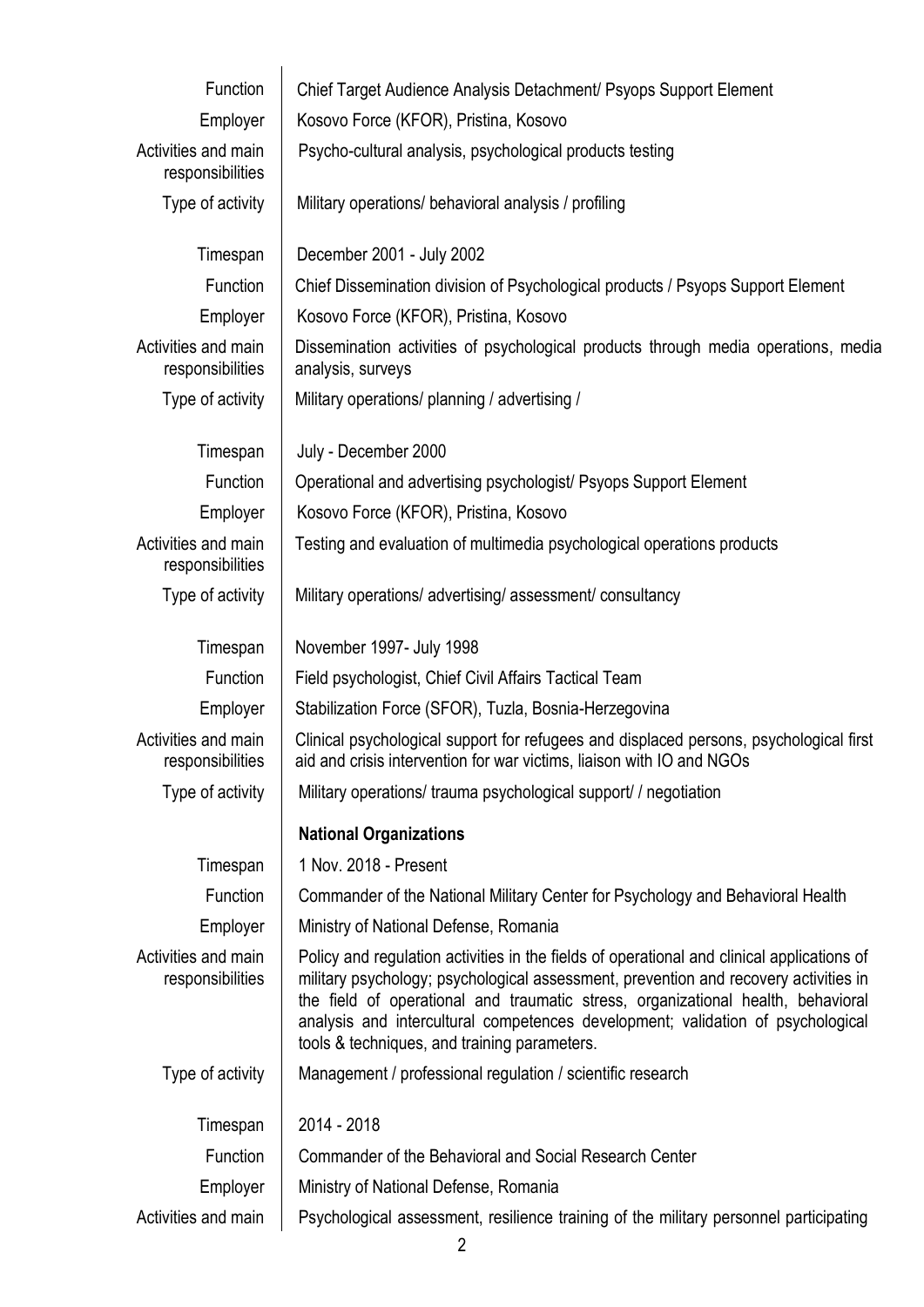| responsibilities                        | in operations, psychological screening for vulnerabilities/ symptoms of stressor and<br>trauma related disorders, operational stress control, prevention and recovery<br>activities of psychological disorders; development and validation activities of<br>psychological tools and techniques. |  |  |
|-----------------------------------------|-------------------------------------------------------------------------------------------------------------------------------------------------------------------------------------------------------------------------------------------------------------------------------------------------|--|--|
| Type of activity                        | Management / professional regulation / scientific research                                                                                                                                                                                                                                      |  |  |
| Timespan                                | January 2012 - July 2014                                                                                                                                                                                                                                                                        |  |  |
| Function                                | Head of the Psychosocial Investigation Section                                                                                                                                                                                                                                                  |  |  |
| Employer                                | Human Resources Management Directorate, Ministry of National Defense, Romania                                                                                                                                                                                                                   |  |  |
| Activities and main<br>responsibilities | Organizational diagnosis, morale and organizational climate assessment; surveys and<br>psycho-social analysis                                                                                                                                                                                   |  |  |
| Type of activity                        | Management / professional regulation / scientific research                                                                                                                                                                                                                                      |  |  |
| Timespan                                | 2008-2012                                                                                                                                                                                                                                                                                       |  |  |
| Function                                | Head of Psychological Operations Office                                                                                                                                                                                                                                                         |  |  |
| Employer                                | Defense Staff, Ministry of National Defense, Romania                                                                                                                                                                                                                                            |  |  |
| Activities and main<br>responsibilities | Planning and conducting psychological operations in support of military missions                                                                                                                                                                                                                |  |  |
| Type of activity                        | Management / planning / leadership / psychological testing and behavioral analysis                                                                                                                                                                                                              |  |  |
| Timespan                                | 2001-2005                                                                                                                                                                                                                                                                                       |  |  |
| Function                                | Operational psychologist, Target Audience Analysis and Testing Detachment                                                                                                                                                                                                                       |  |  |
| Employer                                | Defense Staff, Ministry of National Defense, Romania                                                                                                                                                                                                                                            |  |  |
| Activities and main<br>responsibilities | Psycho-cultural profiling, psychological assessment, and analysis of target audience<br>from different theatres of NATO operations                                                                                                                                                              |  |  |
| Type of activity                        | Behavioral analysis / profiling                                                                                                                                                                                                                                                                 |  |  |
| Timespan                                | 1996-2001                                                                                                                                                                                                                                                                                       |  |  |
| Function                                | Military psychologist                                                                                                                                                                                                                                                                           |  |  |
| Employer                                | Defense Staff, Ministry of National Defense, Romania                                                                                                                                                                                                                                            |  |  |
| Activities and main<br>responsibilities | Battlemind/resilience training; stress inoculation training, development and validation<br>activities of psychological tools and techniques for training under stress                                                                                                                           |  |  |
| Type of activity                        | Professional regulation / scientific research                                                                                                                                                                                                                                                   |  |  |
|                                         | <b>Academic Institutions</b>                                                                                                                                                                                                                                                                    |  |  |
| Timespan                                | 2011 - present                                                                                                                                                                                                                                                                                  |  |  |
| Function                                | Adjunct professor                                                                                                                                                                                                                                                                               |  |  |
| Employer                                | University of Bucharest, Department of Psychology                                                                                                                                                                                                                                               |  |  |
| Activities and main<br>responsibilities | Teaching & Research in the fields of crises intervention, trauma and operational stress<br>management, clinical psychology, psychological assessment and counseling                                                                                                                             |  |  |
| Type of activity                        | Academic education                                                                                                                                                                                                                                                                              |  |  |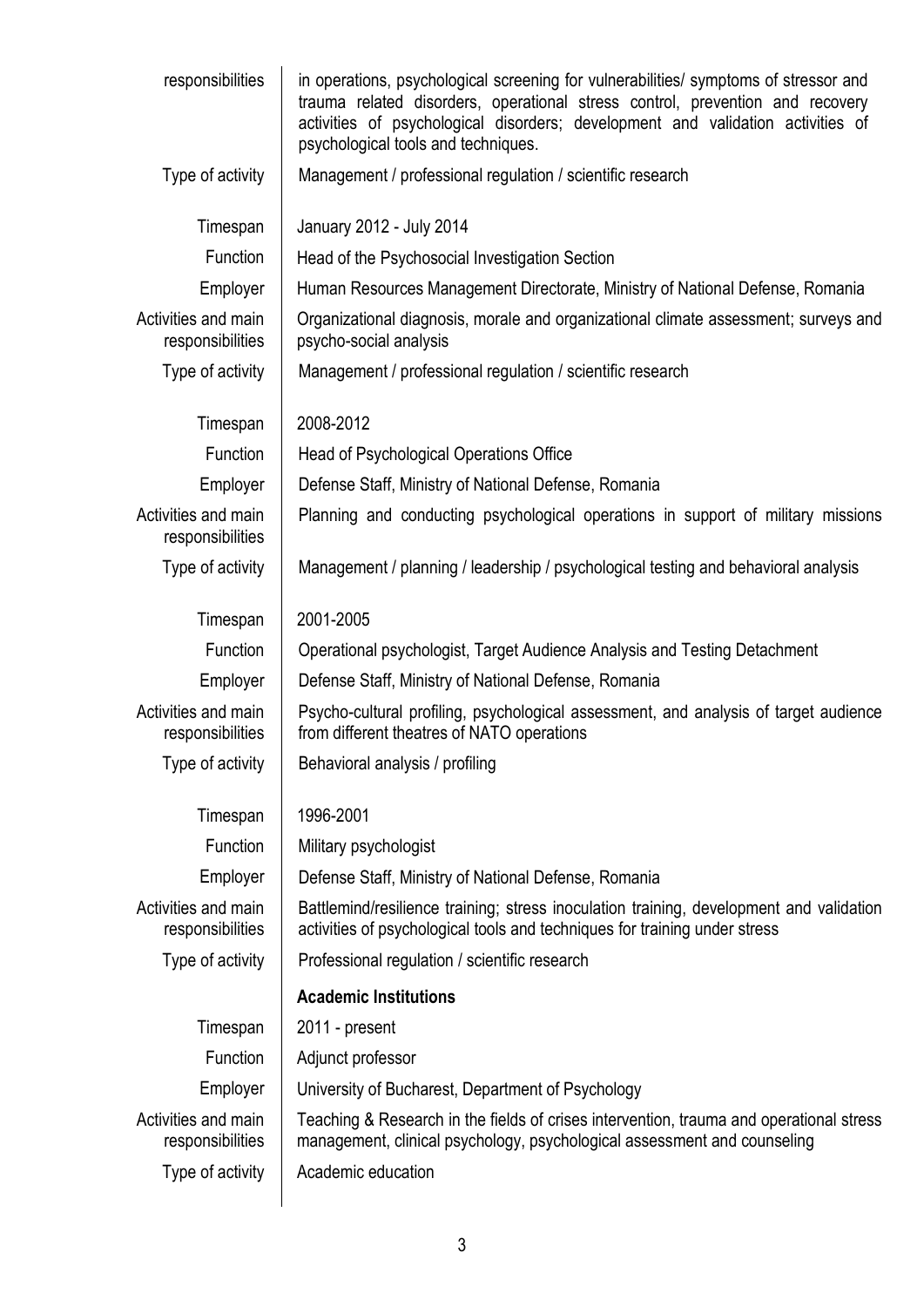| Timespan                                             | 2011 - 2012                                                                                                                                                                                                   |  |  |
|------------------------------------------------------|---------------------------------------------------------------------------------------------------------------------------------------------------------------------------------------------------------------|--|--|
| Function                                             | lecturer                                                                                                                                                                                                      |  |  |
| Employer                                             | Petre Andrei University, lasi                                                                                                                                                                                 |  |  |
| Activities and main<br>responsibilities              | Teaching critical incidents and stress management, crisis and conflict management in<br>organizations/ Graduate (Master's) Program for HR and Managerial Communication                                        |  |  |
| Type of activity                                     | Academic education                                                                                                                                                                                            |  |  |
| Timespan                                             | 2001, 2003, 2010                                                                                                                                                                                              |  |  |
| Function                                             | Invited lecturer                                                                                                                                                                                              |  |  |
| Employer                                             | NATO School, Oberammergau, Germany                                                                                                                                                                            |  |  |
| Activities and main<br>responsibilities              | Teaching in the field of crisis intervention, stress management, psychological<br>operations and information operations                                                                                       |  |  |
| Type of activity                                     | Postgraduate education                                                                                                                                                                                        |  |  |
| Timespan                                             | 2001-2005                                                                                                                                                                                                     |  |  |
| Function                                             | Invited lecturer                                                                                                                                                                                              |  |  |
| Employer                                             | National Defense University "Carol I", Bucharest                                                                                                                                                              |  |  |
| Activities and main<br>responsibilities              | Defense staff liaison officer with postgraduate programs for security and defense,<br>teaching in the field of crises intervention, stress management, psychological<br>operations and information operations |  |  |
| Type of activity                                     | Postgraduate education                                                                                                                                                                                        |  |  |
| <b>Education</b>                                     |                                                                                                                                                                                                               |  |  |
| Timespan                                             | October - November 2018                                                                                                                                                                                       |  |  |
| Qualification                                        | Strategic leadership                                                                                                                                                                                          |  |  |
| Study domain                                         | Military science/ strategic defense intelligence                                                                                                                                                              |  |  |
| Name of institution                                  | National Defense University "Carol I", Bucharest                                                                                                                                                              |  |  |
| Level in national or international<br>classification | Postgraduate program                                                                                                                                                                                          |  |  |
| Timespan                                             | 1997-2001                                                                                                                                                                                                     |  |  |
| Qualification                                        | PhD in Psychology                                                                                                                                                                                             |  |  |
| Study domain                                         | Social Psychology and Personality                                                                                                                                                                             |  |  |
| Name of institution                                  | Faculty of Psychology, University of Bucharest                                                                                                                                                                |  |  |
| Level in national or international<br>classification | PhD                                                                                                                                                                                                           |  |  |
| Timespan                                             | October - December 2001                                                                                                                                                                                       |  |  |
| Qualification                                        | Strategic Junior leadership                                                                                                                                                                                   |  |  |
| Study domain                                         | Strategic security and defense                                                                                                                                                                                |  |  |
| Name of institution                                  | George C. Marshall European Center for Security Studies, Germany                                                                                                                                              |  |  |
|                                                      | 4                                                                                                                                                                                                             |  |  |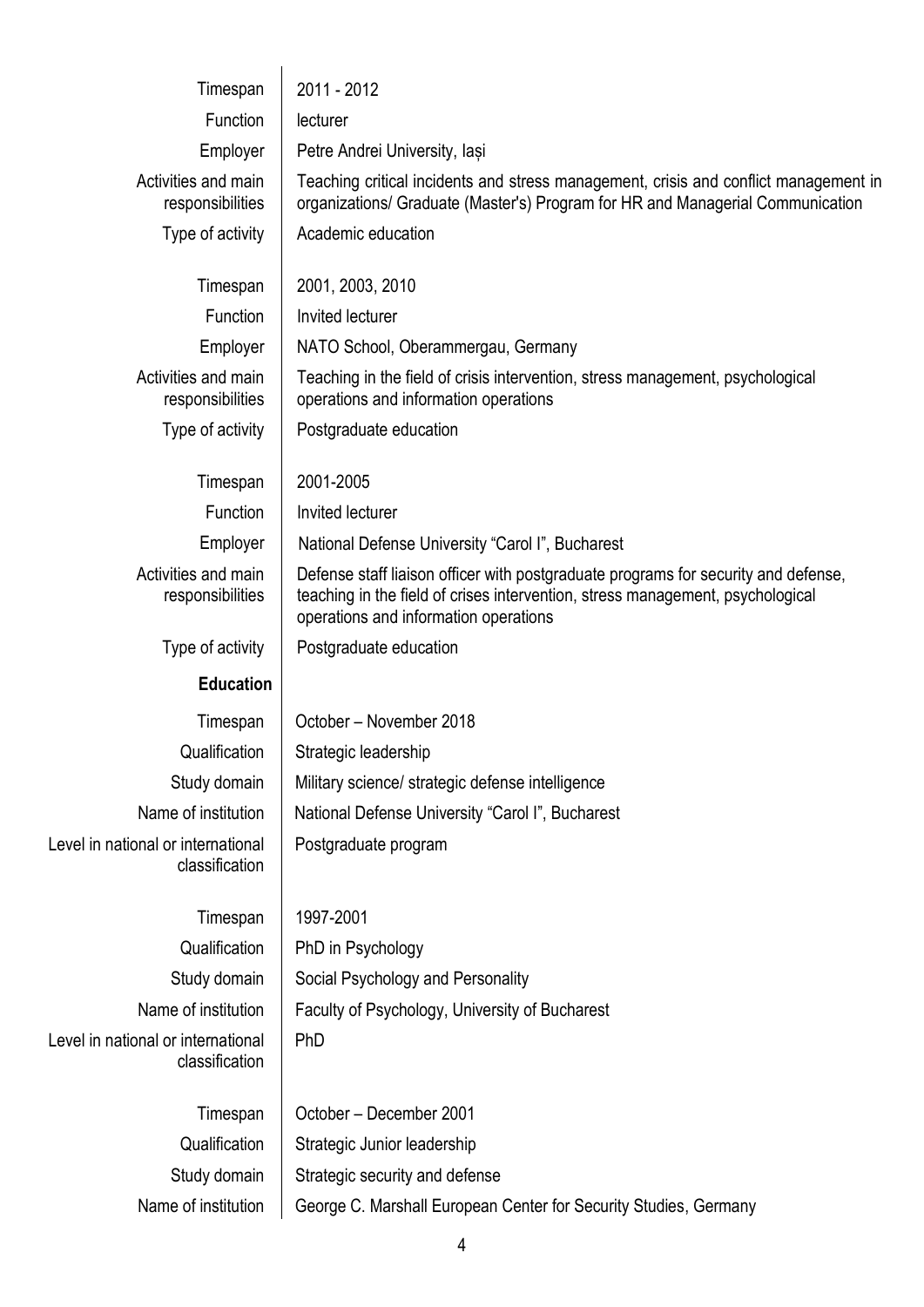| Level in national or international<br>classification | Postgraduate program                                                                                                                                                                                                                                                                                                                                      |
|------------------------------------------------------|-----------------------------------------------------------------------------------------------------------------------------------------------------------------------------------------------------------------------------------------------------------------------------------------------------------------------------------------------------------|
| Timespan                                             | 1991-1996                                                                                                                                                                                                                                                                                                                                                 |
| Qualification                                        | Licensed in Psychology                                                                                                                                                                                                                                                                                                                                    |
| Study domain                                         | Psychology                                                                                                                                                                                                                                                                                                                                                |
| Name of institution                                  | Faculty of Psychology, University of Bucharest                                                                                                                                                                                                                                                                                                            |
| Level in national or international<br>classification | BA                                                                                                                                                                                                                                                                                                                                                        |
| Timespan                                             | 1986-1989                                                                                                                                                                                                                                                                                                                                                 |
| Qualification                                        | Military officer                                                                                                                                                                                                                                                                                                                                          |
| Study domain                                         | Aviation and Air defense                                                                                                                                                                                                                                                                                                                                  |
| Name of institution                                  | Air Force Academy, Brasov                                                                                                                                                                                                                                                                                                                                 |
| Level in national or international<br>classification | <b>BA</b>                                                                                                                                                                                                                                                                                                                                                 |
| Timespan                                             | 1982-1986                                                                                                                                                                                                                                                                                                                                                 |
| Qualification                                        | Baccalaureate                                                                                                                                                                                                                                                                                                                                             |
| Study domain                                         | Mathematics and physics                                                                                                                                                                                                                                                                                                                                   |
| Name of institution                                  | Military high school "Tudor Vladimirescu", Craiova                                                                                                                                                                                                                                                                                                        |
| Level in national or international<br>classification | Undergraduate education                                                                                                                                                                                                                                                                                                                                   |
| Timespan                                             | <b>Selective Continuing Education Courses</b>                                                                                                                                                                                                                                                                                                             |
| November 2018                                        | Single Session Therapy in CBT and Other Therapeutic Approaches, trainer Windy<br>Dryden, Emeritus Professor of Psychotherapeutic Studies at Goldsmiths University of<br>London, 2018, Bucharest                                                                                                                                                           |
| <b>June 2017</b>                                     | Challenges in treating clients with personality disorders, trainer Judith Beck – Beck<br>Institute for Cognitive Behavior Therapy and University of Pennsylvania, USA, the 9th<br>International Congress of Cognitive Psychotherapy, 2017, Cluj-Napoca                                                                                                    |
| <b>June 2017</b>                                     | A process-oriented approach to the therapeutic relationship, trainer Steven Hayes –<br>University of Nevada, USA, the 9 <sup>th</sup> International Congress of Cognitive Psychotherapy,<br>2017, Cluj-Napoca                                                                                                                                             |
| June 2017                                            | Internet CBT in practice, training Gerhard Andersson - Karolinska Institute, Sweden,<br>the 9 <sup>th</sup> International Congress of Cognitive Psychotherapy, 2017, Cluj-Napoca                                                                                                                                                                          |
| March 2016                                           | SERE (Survival, Evasion, Resistance, Escape) Psychology, Royal Netherlands Center<br>for Man in Aviation and US Joint Personnel Recovery Agency, Amersfoort,<br>Netherlands                                                                                                                                                                               |
| January 2014                                         | Tehnici moderne de psihoterapii cognitive și comportamentale - Al treilea val de tehnici<br>de restructurare cognitivă [Modern Techniques of Cognitive and Behavioral<br>Psychotherapy - Third wave of cognitive restructuring techniques], Colegiul<br>Psihologilor din România și Asociația de Psihoterapii Cognitive și Comportamentale<br>din România |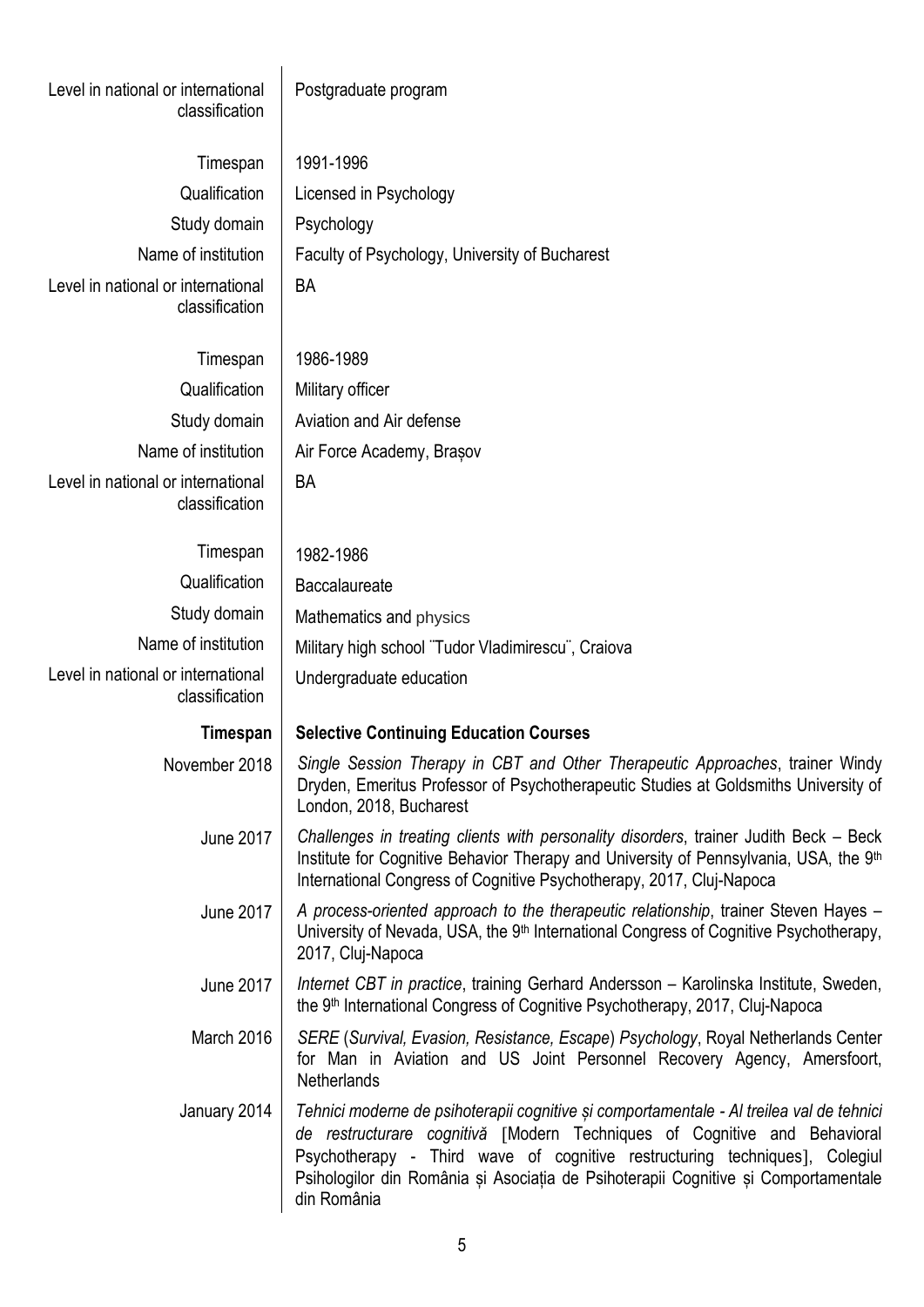| November 2013                                                              | Tehnici moderne de psihoterapii cognitive și comportamentale - aplicații în consilierea<br>genetică [Modern Techniques of Cognitive and Behavioral Psychotherapy -<br>applications in genetic counseling], Colegiul Psihologilor din România și Asociația de<br>Psihoterapii Cognitive și Comportamentale din România |                |                 |                |  |
|----------------------------------------------------------------------------|-----------------------------------------------------------------------------------------------------------------------------------------------------------------------------------------------------------------------------------------------------------------------------------------------------------------------|----------------|-----------------|----------------|--|
| <b>June 2013</b>                                                           | Intervenții cognitiv-comportamentale - aplicații în consilierea de cuplu și familie,<br>[Modern Techniques of Cognitive and Behavioral Psychotherapy - applications in<br>couple and family counseling], Colegiul Psihologilor din România și Asociația de<br>Psihoterapii Cognitive și Comportamentale din România   |                |                 |                |  |
| September 2011                                                             | The Changing Face of Crisis and Disaster Mental Health Intervention, Weber State<br>University and International Critical Incident Stress Foundation                                                                                                                                                                  |                |                 |                |  |
| Professional abilities /<br>experience / relevant clients                  | Intensive international activities and expertise in applied military psychology, mainly in<br>operational psychology, organizational health, and mental health operational focused<br>activities (e.g. disaster psychology, crisis intervention and trauma support)                                                   |                |                 |                |  |
| <b>Professional Practice Licenses</b>                                      | Principal psychologist, clinical psychology, supervisor<br>Principal psychologist, applied psychology in national security, supervisor<br>Principal psychologist, I/O psychology<br>Specialist psychologist, cognitive and behavioral psychotherapies<br>Code: 10058                                                  |                |                 |                |  |
| Mother tongue                                                              | Romanian                                                                                                                                                                                                                                                                                                              |                |                 |                |  |
| Languages spoken (EU Level)                                                | Listening                                                                                                                                                                                                                                                                                                             | Reading        | <b>Speaking</b> | Writing        |  |
| English <sup>1</sup>                                                       | C <sub>2</sub>                                                                                                                                                                                                                                                                                                        | C <sub>1</sub> | C <sub>2</sub>  | C <sub>1</sub> |  |
| Spanish <sup>2</sup>                                                       | B <sub>2</sub>                                                                                                                                                                                                                                                                                                        | B <sub>2</sub> | B <sub>2</sub>  | B <sub>2</sub> |  |
| <b>Computer skills</b>                                                     | Microsoft Office, SPSS, SIMACET, etc.                                                                                                                                                                                                                                                                                 |                |                 |                |  |
| <b>Driving license</b>                                                     | Category B from 1990                                                                                                                                                                                                                                                                                                  |                |                 |                |  |
| Membership in professional                                                 | President of the Romanian Society for Military Psychology                                                                                                                                                                                                                                                             |                |                 |                |  |
| bodies                                                                     | National representative for mental health to NATO Centre of Excellence for Military<br>Medicine                                                                                                                                                                                                                       |                |                 |                |  |
|                                                                            | Member of IMTA (International Military Testing Association)                                                                                                                                                                                                                                                           |                |                 |                |  |
|                                                                            | Member of APR (Romanian Psychological Association)                                                                                                                                                                                                                                                                    |                |                 |                |  |
|                                                                            | Member of APCCR (Romanian Association for Cognitive and Behavioral<br>Psychotherapies)                                                                                                                                                                                                                                |                |                 |                |  |
|                                                                            | Member of the Romanian College of Psychologists                                                                                                                                                                                                                                                                       |                |                 |                |  |
| Published papers and books,<br>work presented at scientific<br>conferences | See Annex                                                                                                                                                                                                                                                                                                             |                |                 |                |  |

 $\overline{a}$ 

<sup>1</sup> Military STANAG 6001

<sup>2</sup> Diploma DELE, Miguel Cervantes International Institute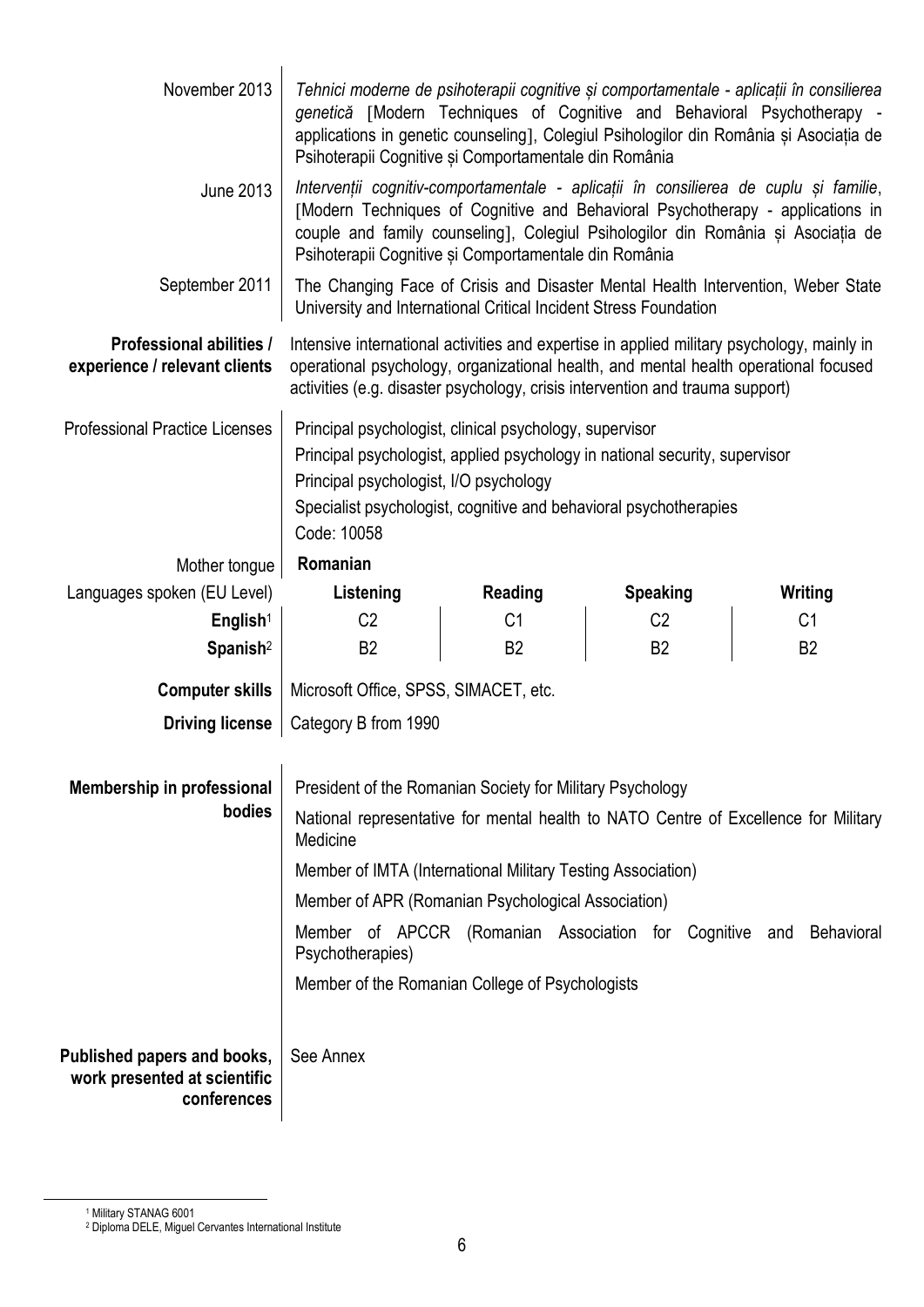#### **Published books and papers, work presented at scientific conferences**

#### **Books**

- 1. Marineanu, Vasile (in press). *Reziliență și manifestări clinice în comportamentul persoanelor izolate, dispărute, reținute sau capturate. Ghid operational pentru psihologii SERE* Resilience and clinical aspects in the behavior of isolated, missing, detained or captured persons. Operational guide for SERE psychologists, Editura ASCR, Cluj-Napoca.
- 2. Marineanu, Vasile (2017). *Practica supervizată în psihologia clinică validată științific* Supervised practice in evidence-based clinical psychology, Editura ASCR, Cluj-Napoca, ISBN 978-606-977-000-9.
- 3. Marineanu, Vasile (coord.) (2017). *Provocări deontologice și metodologice în științele comportamentale aplicate în mediul militar* Deontological and methodological challenges in behavioral sciences applied in military environment *–* Conferința națională militară de științe comportamentale cu participare internațională National Military Behavioral Sciences Conference with international participation, Editura Centrului Tehnic-Editorial al Armatei, Bucureşti, ISBN 978-606-524-189-3.
- 4. Marineanu, Vasile; Voicu, Ilona (2016). *Intervenția în criză și primul ajutor psihologic – Ghid operațional* Crisis intervention and psychological first aid. Editura Centrului Tehnic-Editorial al Armatei, Bucureşti, ISBN 978-606-524-161-9.
- 5. Marineanu, Vasile (coord.) (2016). *Particularități ale sănătății mentale și sănătății organizaționale în mediul operațional militar* [Mental health and organizational Health in military operational field *–* Conferința Internațională Militară de Științe Comportamentale [National Military Behavioral Sciences Conference with international participation]. Editura Centrului Tehnic-Editorial al Armatei, Bucureşti, ISBN 978-606-524-171-8.
- 6. Marineanu, Vasile (coord.) (2015). *Abordări Interdisciplinare și transculturale ale Comportamentului Uman în Organizația Militară* Transcultural and interdisciplinary approach of human behavior in military organization *–* Conferința Internațională Militară de Științe Comportamentale National Military Behavioral Sciences Conference with international participation, Editura Centrului Tehnic-Editorial al Armatei, Bucureşti, ISBN 978-606-524-154-1.
- 7. Marineanu, Vasile (coord.) (2015). *Dezvoltarea competenţelor interculturale – Ghid pentru militarii români participanţi la misiuni în afara teritoriului statului roman* Intercultural competencies development – Guide for participants in military operations]. Editura Centrului Tehnic-Editorial al Armatei, Bucureşti, ISBN 978-606-524-153-4.
- 8. Marineanu, Vasile (coord.) (2015). *Manual pentru pregătirea psihologică şi controlul stresului operational* [Psychological training and operational stress control manual]. Editura Centrului Tehnic-Editorial al Armatei, Bucureşti, ISBN 978-606-524-150-3.
- 9. Marineanu, Vasile (2013). *Mecanisme psihologice de influenţare a atitudinilor, abordare experimentală* [Psychological mechanisms of attitudes influence, an experimental approach], Editura militară, Bucureşti, ISBN 978-973-32-0916-4.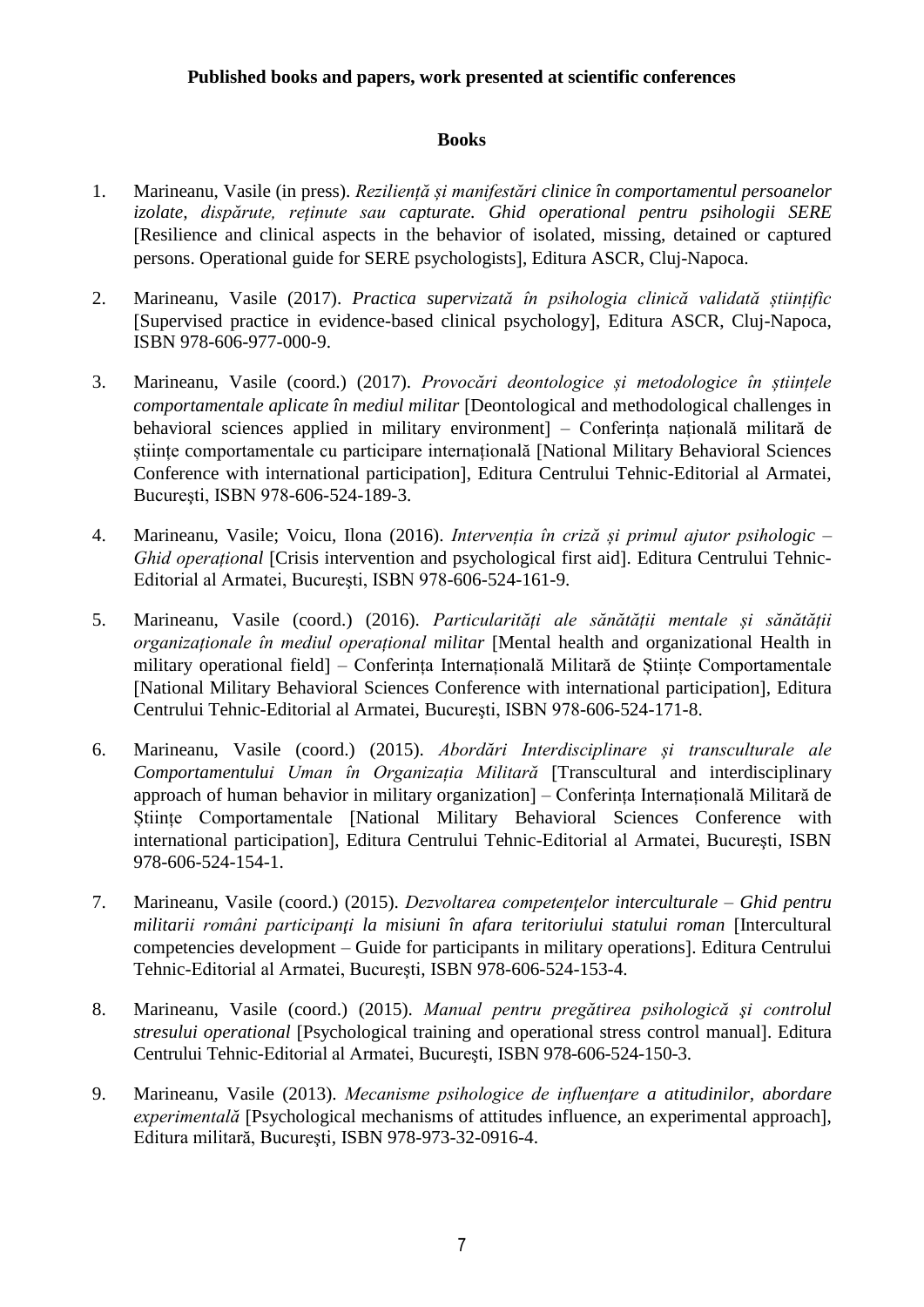#### **Book chapters**

- 10. Marineanu, Vasile (in press). *Resilience and clinical issues in survival behavior under Isolation and Captivity*. In Updesh Kumar (editor), Handbook of Military Psychology and Mental Health, Routledge, Taylor & Francis Group.
- 11. Marineanu, Vasile (2017). *The Psychology of Suicide Martyrdom in Afghanistan and its Implications for Psychological Operations*. In Samir Rawat (editor), Military Psychology and Leadership Development, New Delhi, Rawat Publications, ISBN: 978-81-316-0908-8.
- 12. Marineanu, Vasile (2015). *Stresul operațional* Operational stress. În Cornel Laurentiu Mincu (coord.), Psihologie militară aplicată. Vol. 2., București, Editura Universitară, ISBN: 978-606-28- 0263-9.
- 13. Marineanu, Vasile (2015). *Intervenţia la nivel de grup pentru creşterea rezilienţei şi a performantei*. [Group intervention for resilience and performance] In Cornel Laurentiu Mincu (coord.), Psihologie militară aplicată. Vol. 2., București, Editura Universitară, ISBN: 978-606-28-0263-9.
- 14. Marineanu, Vasile (2015). *Rezilienta la stresul operational* [Operational stress resilience]. În Cornel Laurentiu Mincu (coord.), Psihologie militara aplicata. Vol. 2., București, Editura Universitară, ISBN: 978-606-28-0263-9.
- 15. Marineanu, V., Marineanu, Corina (2011). *Stima de sine - congruenţă şi discrepanţă între subtipurile ei* [Self-esteem – congruency and discrepancy among its subtypes]– In Ruxandra Rășcanu, Georgiana Corcaci (coord.) Dezvoltare, diferențe, disfuncții în peisajul psihologic actual, Editura Universităţii din Bucureşti.

#### **Workshops**

- 16. *Dimensiunea de gen a identității profesionale în organizația militară* The gender dimension of professional identity in the military organization] (trainers Vasile Marineanu, Ilona Voicu), a XVIII-a Editie a Conferinței Naționale de Psihologie Industrială și Organizațională "Horia D. Pitariu" *– Psihologia organizațiilor și leadershipul în societate Constanța, 24-26 Mai 2018.*
- 17. *Psihologia comportamentului în captivitate* The Psychology of Survival Behavior in Captivity (trainer Vasile Marineanu), Conferința internațională *Scientific Research and Education in the Air Force*, Brașov, 23 Mai 2018.
- 18. *Intervenția în criză și primul ajutor psihologic* Crisis intervention and Psychological first aid] (trainer Vasile Marineanu), Conferința internațională *Scientific Research and Education in the Air Force*, Brașov, 22 Mai 2018.
- 19. *Paradigma adaptării în evaluarea psihologică din organizația militară* The Paradigm of Adaptation in the Psychological Assessment within the Military Organization (trainers Marian Popa, Vasile Marineanu)*,* The 53rd International Applied Military Psychology Symposium (IAMPS 2018), Bucharest, 07-11 May, 2018.
- 20. *Abordări psihoterapeutice moderne ale tulburării de stres posttraumatic* Modern psychotherapeutic approaches to posttraumatic stress disorder] (trainer Vasile Marineanu), Conferinţa Ştiinţifică Internaţională STRATEGII XXI - *"Tehnologii - Aplicaţii Militare, Simulare și Resurse"*, Universitatea Națională de Apărare "Carol I", 27 - 28 aprilie 2017.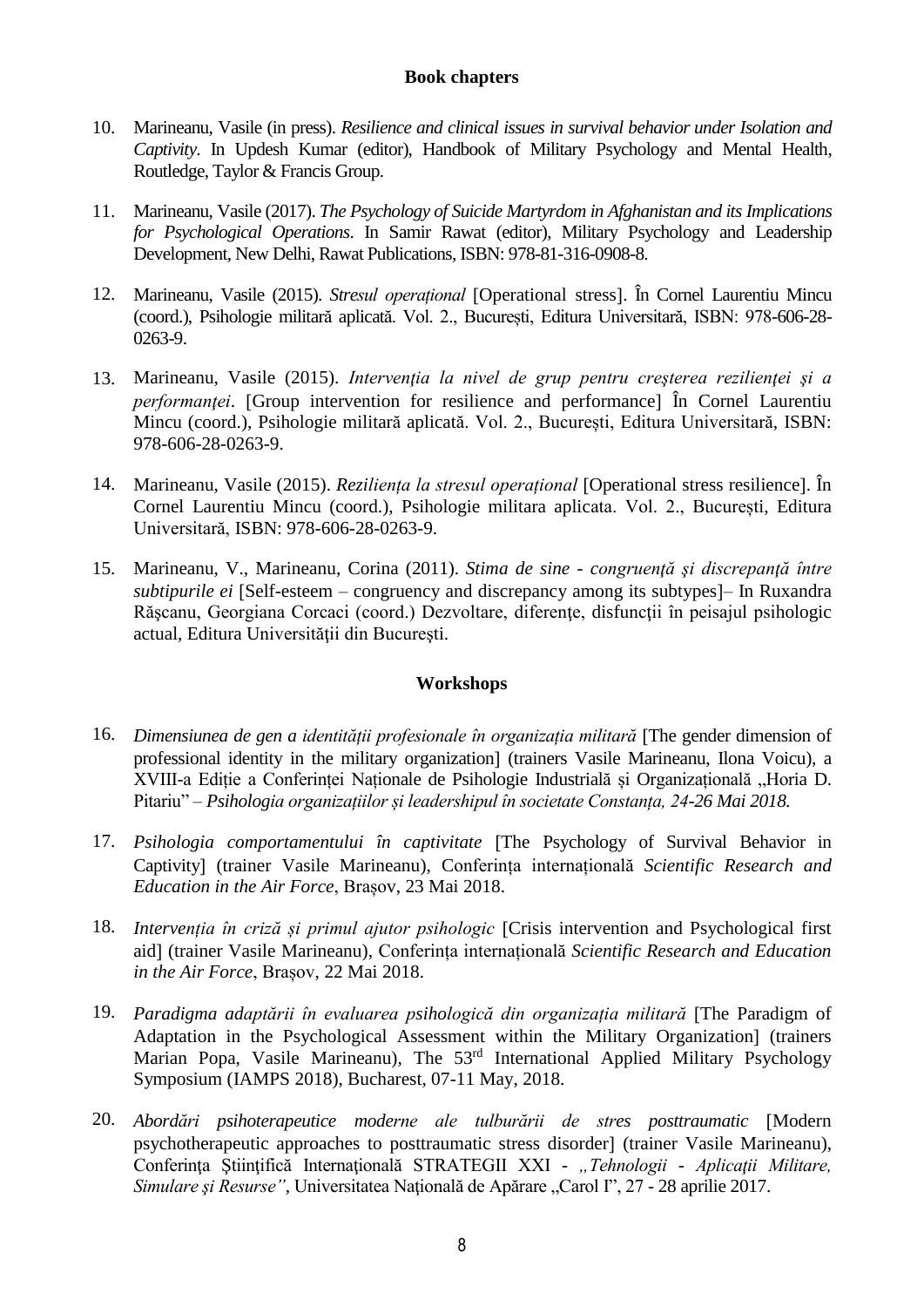- 21. *Evaluarea psihologică de tip screening a personalului participant la misiuni cu grad ridicat de risc* Psychological Screening for high-risk missions (trainers Vasile Marineanu, Sorin Surugiu), a XVI-a ediție a Conferinței Naționale de Psihologie Industrială și Organizațională Horia Pitariu – *Dark and Bright Sides of Collaboration*, Cluj-Napoca, 12-14 Mai 2016.
- 22. *Diagnoza organizațională în organizația militară* Organizational diagnosis in the military organization (trainers Vasile Marineanu, Ilona Voicu), A XV-a ediție a Conferinței Naționale de Psihologie Industrială și Organizațională Horia Pitariu – *Evaluarea individuală, de grup și organizațională în context transcultural*, Sibiu, 7-9 Mai 2015.
- 23. *Evaluarea psihologică periodică în sistemul militar* [Periodical psychological evaluation in the military system] (trainer Vasile Marineanu), A XV-a ediție a Conferinței Naționale de Psihologie Industrială și Organizațională Horia Pitariu – *Evaluarea individuală, de grup și organizațională în context transcultural*, Sibiu, 7-9 Mai 2015.

#### **Published papers and work presented at scientific conferences**

- 1. *The Perceived Characteristics of Missions Abroad, the Emotional Distress of the ROU Military Spouses, and Familial Coping Mechanisms: A Moderation Study* (coauthor Ilona Voicu)*,* the 53rd International Applied Military Psychology Symposium (IAMPS 2018), Bucharest, 07-11 May, 2018.
- 2. *The Structure and Validity of the Romanian Version of the Personality Belief Questionnaire* (coauthors Marieta Serac, Adrian Prisăcaru, Gheorghe Chițu)*,* the 53 rd International Applied Military Psychology Symposium (IAMPS 2018), Bucharest, 07-11 May, 2018.
- 3. *Professional Adjustment Inventory: Construction and Initial Validation* (coauthors Adrian Prisăcaru, Corina Ică-Macicaș, Georgiana Strâmbeanu)*,* the 53rd International Applied Military Psychology Symposium (IAMPS 2018), Bucharest, 07-11 May, 2018.
- 4. "Moderatori organizaționali ai relației dintre motivația participării la misiuni externe și satisfacția profesională" Organizational moderators of the relationship between motivation to participate in external missions and professional satisfaction. (coauthors Ilona Voicu, Corina Ică-Macicaș), în *Provocări deontologice și metodologice în științele comportamentale aplicate în mediul militar – Conferința națională militară de științe comportamentale cu participare internațională* (2017), coord. Vasile Marineanu, Editura Centrului Tehnic-Editorial al Armatei, Bucureşti.
- 5. "Operational Applications of the Psychology of Suicide Attacks in Afghanistan", in *Proceedings – The 13th International Scientific Conference, Strategies XXI – Strategies Changes in Security and International Relations*, 6-7 April, 2017.
- 6. *The congruence of the Romanian military organizational culture with soldiers' motivation and satisfaction in military operations,* The International Applied Military Psychology Symposium (IAMPS), Ulm, Germany, 07-11 May, 2017.
- 7. *A Validation Study of CRES in the Romanian Army*, The International Military Testing Association (IMTA) Conference, New Delhi, India, 06-11 November, 2016.
- 8. "Intervenția psihologică bazată pe dovezi (evidence-based) pentru reducerea problemelor relaționate cu consumul de alcool - o analiză a literaturii de specialitate" Evidence-based psychological intervention for alcohol-related problems - a literature review, (coauthor Corina Ică-Macicaș), în *Particularități ale sănătății mentale și sănătății organizaționale în mediul operațional militar – Conferința Internațională Militară de Științe Comportamentale*